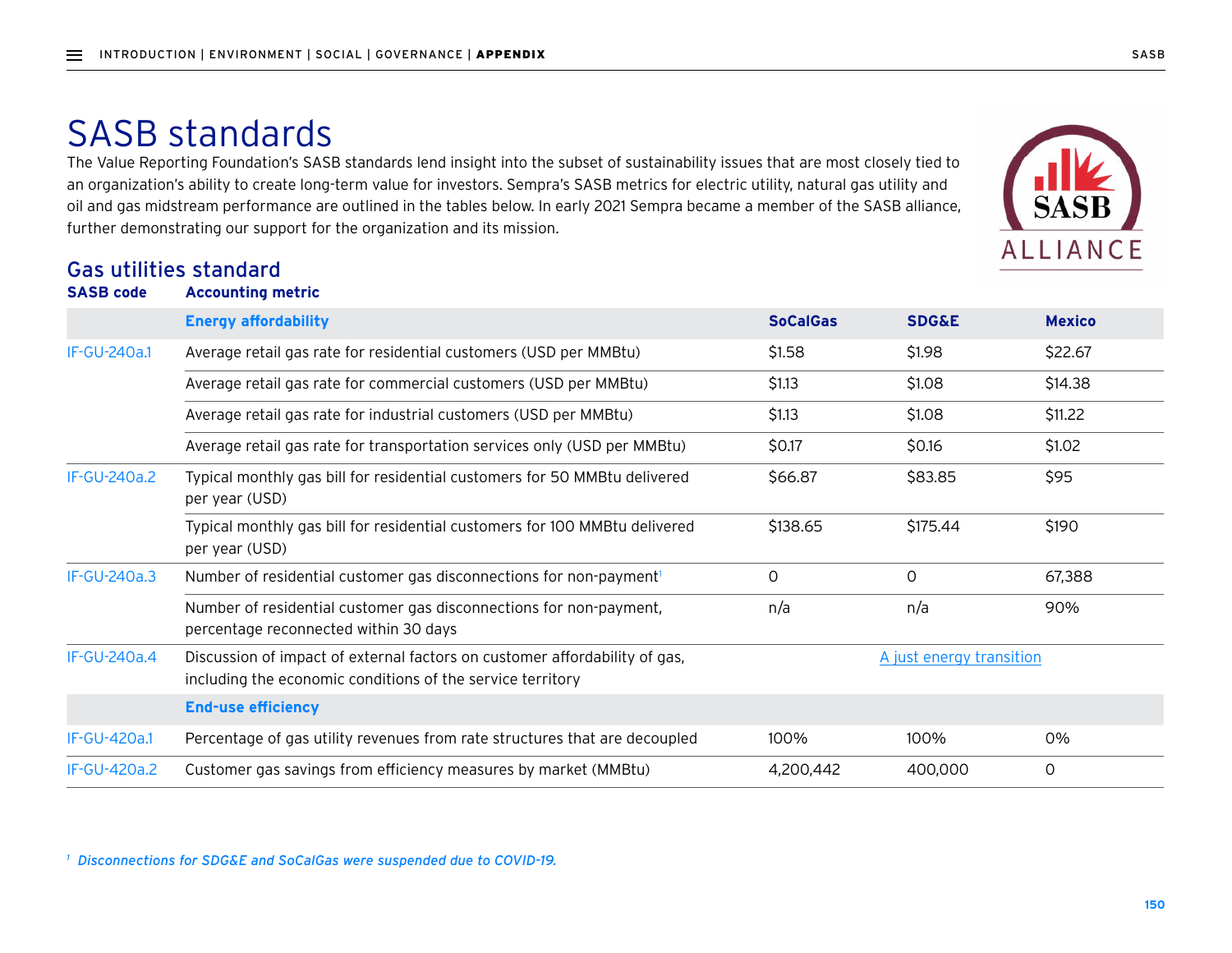#### Gas utilities standard (continued)

**SASB code Accounting metric**

|                          | Integrity of gas delivery infrastructure                                                                                          | <b>SoCalGas</b> | <b>SDG&amp;E</b>           | <b>Mexico</b>     |
|--------------------------|-----------------------------------------------------------------------------------------------------------------------------------|-----------------|----------------------------|-------------------|
| IF-GU-540a.1             | Number of reportable pipeline incidents                                                                                           | 5               | 0                          | 0                 |
|                          | Number of corrective action orders                                                                                                | $\mathsf{O}$    | $\circ$                    | $\circ$           |
|                          | Notices of probable violation                                                                                                     | 0               | 0                          | 0                 |
| IF-GU-540a.2             | Percentage of distribution pipeline that is cast and/or wrought iron                                                              | 0%              | 0%                         | 2%                |
|                          | Percentage of distribution pipeline that is unprotected steel                                                                     | 100%            | 0%                         | 0%                |
| <b>IF-GU-540a.3</b>      | Percentage of gas transmission pipelines inspected                                                                                | 32%             | 66%                        | n/a               |
| IF-GU-540a.4             | Description of efforts to manage the integrity of gas delivery infrastructure,<br>including risks related to safety and emissions |                 | Reducing methane emissions |                   |
|                          | <b>Workplace health and safety</b>                                                                                                |                 |                            |                   |
|                          | Total recordable incident rate (per 100 full-time workers)                                                                        | 2.3             | 1.7                        | 0.5 <sup>1</sup>  |
|                          | Fatality rate (per 100 full-time workers)                                                                                         | $\mathsf O$     | 0.02                       | $\circ$           |
|                          | Near-miss frequency rate (per 100 full-time workers)                                                                              | 1.6             | 5.5                        | 6.35 <sup>1</sup> |
|                          | <b>Activity metrics</b>                                                                                                           |                 |                            |                   |
| IF-GU-000-A <sup>2</sup> | Number of residential customers served                                                                                            | 5,823,610       | 874,460                    | 138,404           |
|                          | Number of commercial customers served                                                                                             | 248,560         | 29,060                     | 3,992             |
|                          | Number of industrial customers served                                                                                             | 24,660          | $\overline{\phantom{m}}$   | 275               |
| <b>IF-GU-000.B</b>       | Amount of natural gas delivered to residential customers (MMBtu)                                                                  | 232,839,877     | 29,484,838                 | 2,064,658         |
|                          | Amount of natural gas delivered to commercial customers (MMBtu)                                                                   | 112,898,861     | 19,620,213                 | 1,339,420         |
|                          | Amount of natural gas delivered to industrial customers (MMBtu)                                                                   | 268,549,727     |                            | 31,360,247        |
|                          | Amount of natural gas transferred to a third party (MMBtu)                                                                        | 295,995,118     | 34,548,210                 | 5,289             |
| <b>IF-GU-000.C</b>       | Length of gas transmission and distribution pipelines (km)                                                                        | 166,277         | 25,621                     | 4,574             |

*<sup>1</sup> For Mexico safety data includes employees and contractors.*

*<sup>2</sup> For additional information on customer categories and gas delivered please see our 2021 statistical report on [sempra.com](mailto:https://www.sempra.com?subject=).*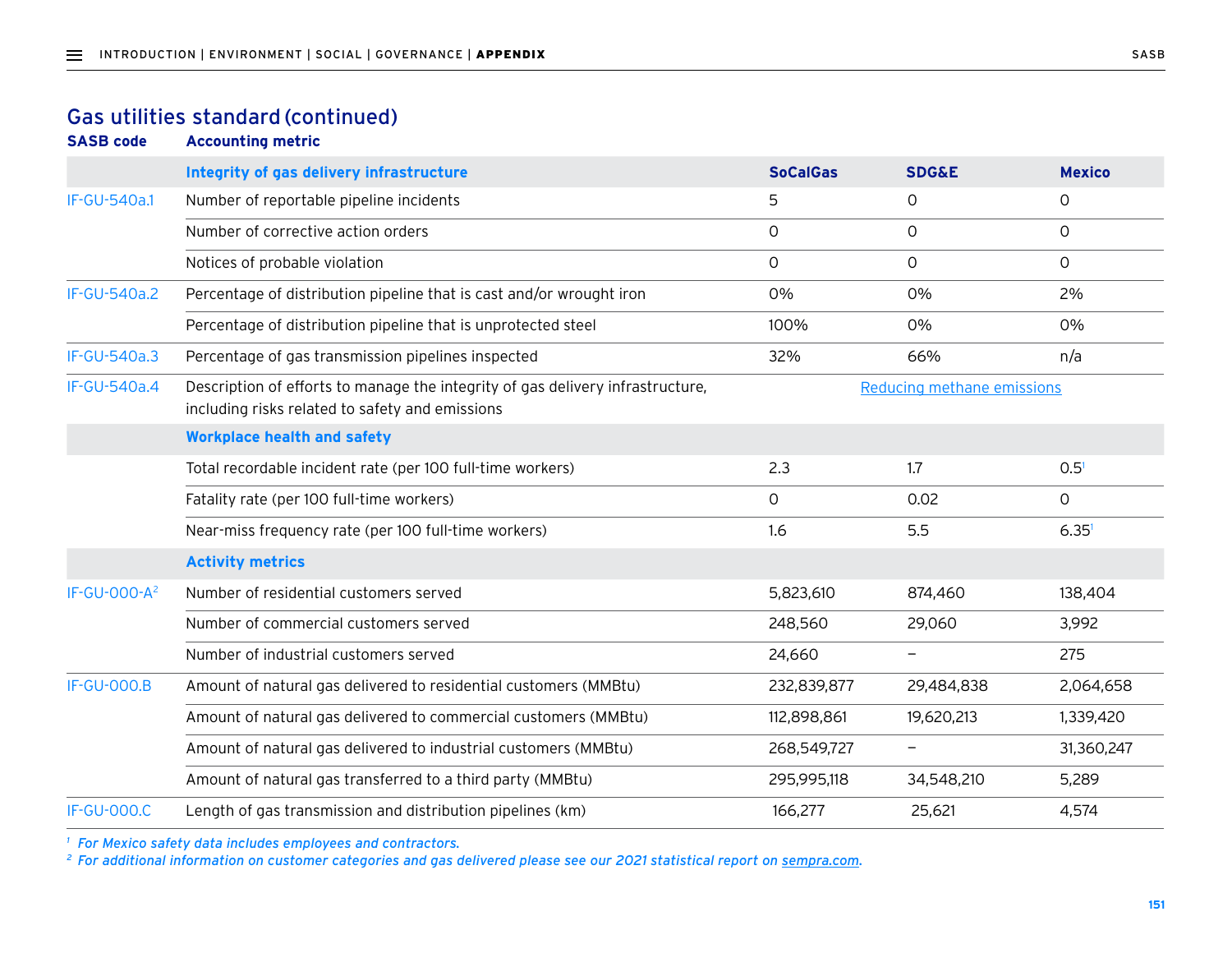#### Electric utilities standard

| <b>Accounting metric</b>                                                                                                                                                    |                       |                     |                                       |
|-----------------------------------------------------------------------------------------------------------------------------------------------------------------------------|-----------------------|---------------------|---------------------------------------|
| GHG emissions and energy resource planning                                                                                                                                  | <b>SDG&amp;E</b>      | Mexico <sup>2</sup> | <b>Oncor</b>                          |
| Gross global scope 1 emissions <sup>1</sup> (metric tons $CO2e$ )                                                                                                           | 1,308,602             | 1,365,981           | n/a                                   |
| Percentage covered under emissions-limiting regulations                                                                                                                     | 100%                  | 0%                  | n/a                                   |
| Percentage covered under emissions-reporting regulations                                                                                                                    | 100%                  | 100%                | n/a                                   |
| GHG emissions associated with power deliveries (metric tons CO <sub>2</sub> e)                                                                                              | 1,136,514             | 1,373,867           | n/a                                   |
| Discussion of long-term and short-term strategy or plan to manage scope<br>1 emissions, emissions reduction targets and an analysis of performance<br>against those targets |                       |                     | n/a                                   |
| Number of customers served in markets subject to renewable<br>portfolio standards                                                                                           | 1,355,230             | n/a                 | n/a                                   |
| Percentage fulfillment of RPS target                                                                                                                                        | On track <sup>3</sup> | n/a                 | n/a                                   |
| <b>Air quality</b>                                                                                                                                                          |                       |                     |                                       |
| $NOx$ (metric tons)                                                                                                                                                         | 110                   | 135                 | n/a                                   |
| $SO2$ (metric tons)                                                                                                                                                         | 6                     | 6                   | n/a                                   |
| Particulate matter (metric tons)                                                                                                                                            | 36                    | 78                  | n/a                                   |
| Lead (metric tons)                                                                                                                                                          | 0                     | 0                   | n/a                                   |
| Mercury (metric tons)                                                                                                                                                       | 0                     | 0                   | n/a                                   |
|                                                                                                                                                                             |                       |                     | <b>Enabling the energy transition</b> |

*<sup>1</sup> GHG emissions data for 2021 are unverified and subject to change pending the third-party verification process. Includes emissions data for all SDG&E operations.*

- *<sup>2</sup> Operations in Mexico include natural gas, wind and solar generation. Some electric utility indicators are not applicable.*
- *<sup>3</sup> SDG&E annual estimates of RPS compliance are likely to vary year-over-year due to portfolio rebalancing related to portfolio allocations to LSEs and customer load departure to local CCAs.*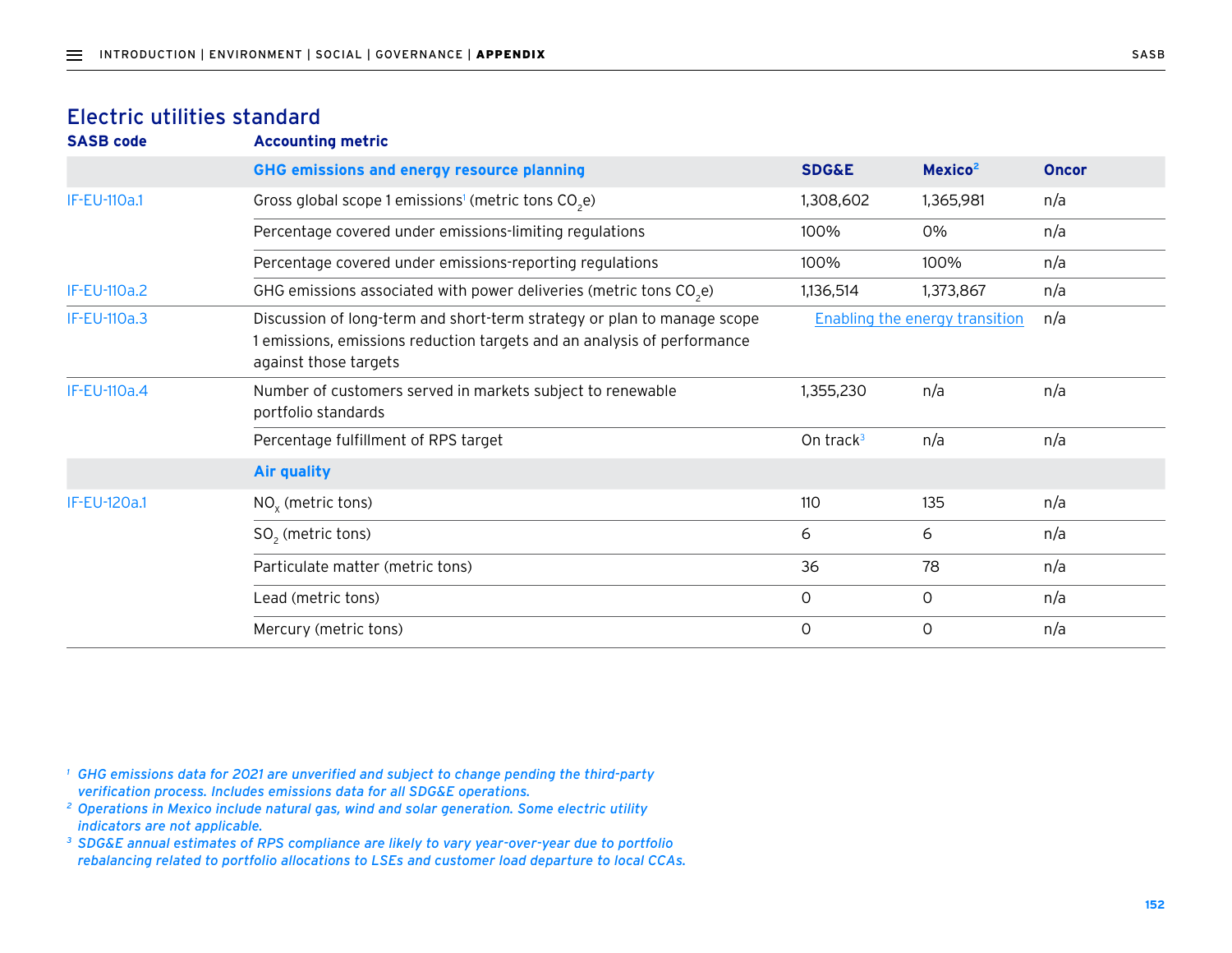#### Electric utilities standard (continued)

**SASB code Accounting metric**

|              | <b>Water management</b>                                                                                                                            | <b>SDG&amp;E</b> | Mexico <sup>1</sup> | <b>Oncor</b> |
|--------------|----------------------------------------------------------------------------------------------------------------------------------------------------|------------------|---------------------|--------------|
| F-EU-140a.12 | Total water withdrawn (thousand m <sup>3</sup> )                                                                                                   | 2,173            | 5.046               | n/a          |
|              | Total water consumed (thousand m <sup>3</sup> )                                                                                                    | 1,528            | 4,182               | n/a          |
| F-EU-140a.2  | Number of incidents of non-compliance associated with water<br>quantity and/or quality permits, standards and regulations                          | 0                | 0                   | n/a          |
| F-EU-140a.3  | Description of water management risks and discussion of strategies<br>and practices to mitigate those risks                                        |                  | Water               | n/a          |
|              | Coal ash management (n/a)                                                                                                                          |                  |                     |              |
| F-EU-150a.1  | Coal combustion residuals (metric tons)                                                                                                            | n/a              | n/a                 | n/a          |
| F-EU-150a.2  | Total number of coal combustion residual (CCR) impoundments, broken<br>down by hazard potential classification and structural integrity assessment | n/a              | n/a                 | n/a          |

*<sup>1</sup> Operations in Mexico include natural gas, wind and solar generation. Some electric utility indicators are not applicable.*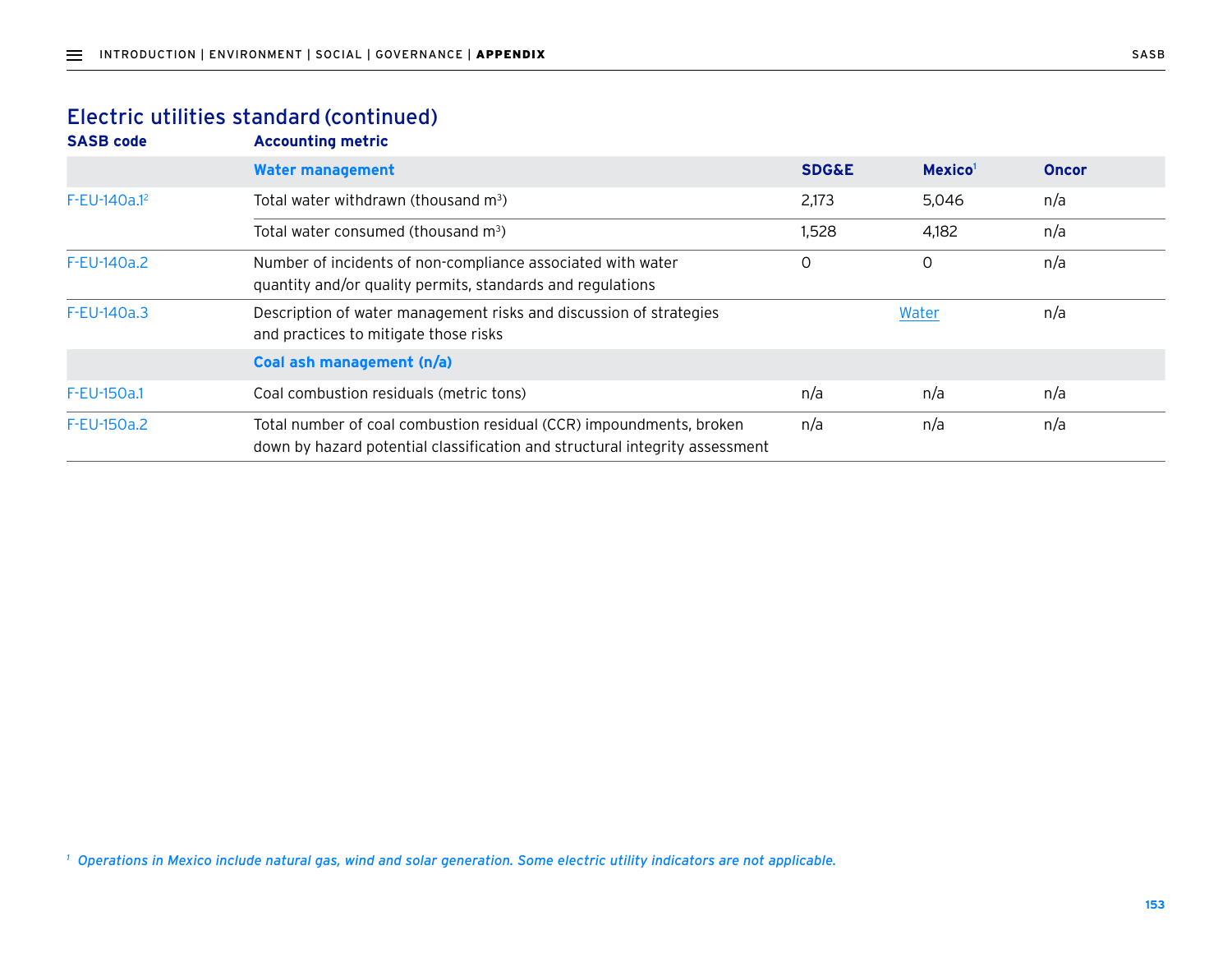#### Electric utilities standard (continued)

**SASB code Accounting metric**

|                     | <b>Energy affordability</b>                                                                                                                                                              | <b>SDG&amp;E</b>         | Mexico <sup>1</sup> | <b>Oncor</b> |
|---------------------|------------------------------------------------------------------------------------------------------------------------------------------------------------------------------------------|--------------------------|---------------------|--------------|
| <b>IF-EU-240a.1</b> | Average retail electric rate for residential customers (USD/kWh)                                                                                                                         | \$0.32                   | n/a                 | n/a          |
|                     | Average retail electric rate for commercial customers (USD/kWh)                                                                                                                          | \$0.29                   | n/a                 | n/a          |
|                     | Average retail electric rate for industrial customers (USD/kWh)                                                                                                                          | \$0.26                   | n/a                 | n/a          |
| <b>IF-EU-240a.2</b> | Typical monthly electric bill for residential customers for 500 kWh (USD)                                                                                                                | \$183.15                 | n/a                 | n/a          |
|                     | Typical monthly electric bill for residential customers for 1,000 kWh (USD)                                                                                                              | \$399.21                 | n/a                 | n/a          |
| IF-EU-240a.3        | Number of residential customer electric disconnections for non-payment <sup>2</sup>                                                                                                      | 0                        | n/a                 | n/a          |
|                     | Number of residential customer electric disconnections for non-payment,<br>percentage reconnected within 30 days                                                                         | n/a                      | n/a                 | n/a          |
| IF-EU-240a.4        | Discussion of impact of external factors on customer affordability of<br>supporting customers and electricity, including the economic conditions<br>of the service territory communities | A just energy transition |                     | n/a          |
|                     | <b>Workforce health and safety</b>                                                                                                                                                       |                          |                     |              |
| <b>IF-EU-320a.1</b> | Total recordable incident rate (per 100 full-time workers) <sup>4</sup>                                                                                                                  | 1.72                     | 0.50 <sup>3</sup>   | 0.95         |
|                     | Fatality rate (per 100 full-time workers)                                                                                                                                                | 0.02                     | 0                   | 0            |
|                     | Near-miss frequency rate (per 100 full-time workers)                                                                                                                                     | 5.5                      | $6.35^{3}$          | 2.6          |
|                     | <b>End use efficiency and demand</b>                                                                                                                                                     |                          |                     |              |
| IF-EU-420a.1        | Percentage of electric utility revenues from rate structures<br>that are decoupled                                                                                                       | 100%                     | n/a                 | n/a          |
| IF-EU-420a.2        | Percentage of electric load served by smart grid technology <sup>5</sup>                                                                                                                 | 100%                     | n/a                 | 100%         |
| IF-EU-420a.3        | Customer electricity savings from efficiency measures (GWh)                                                                                                                              | 466                      | n/a                 | 304          |

*<sup>1</sup> Operations in Mexico include natural gas, wind and solar generation. Some electric utility indicators are not applicable.*

*<sup>2</sup> Disconnections for SDG&E and SoCalGas were suspended due to COVID-19.*

*<sup>3</sup> Data includes employees and contractors.*

*<sup>4</sup> Does not include COVID-19 cases.*

*<sup>5</sup> SDG&E and Oncor's entire service territories are served by advanced meter infrastructure. Nearly all customers have advanced meters.*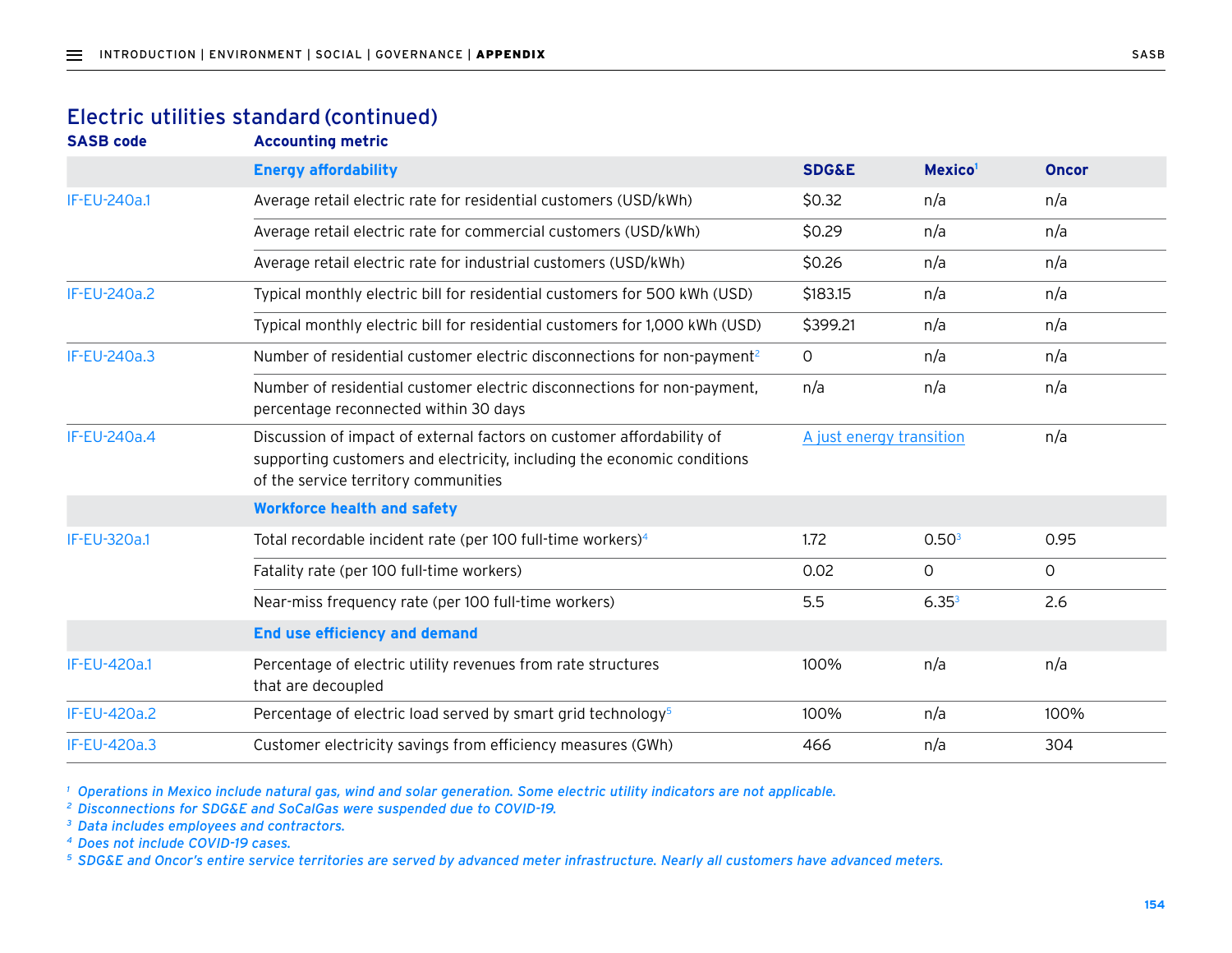#### Electric utilities standard (continued)

**SASB code Accounting metric**

|                     | <b>Grid resilience</b>                                                                                | <b>SDG&amp;E</b> | Mexico <sup>1</sup> | <b>Oncor</b>            |
|---------------------|-------------------------------------------------------------------------------------------------------|------------------|---------------------|-------------------------|
| <b>IF-EU-550a.1</b> | Number of incidents of non-compliance with physical and/or<br>cyber security standards or regulations | $\circ$          |                     |                         |
| <b>IF-EU-550a.2</b> | System Average Interruption Duration Index (SAIDI)                                                    | 69.85            | n/a                 | 78.49                   |
|                     | System Average Interruption Frequency Index (SAIFI)                                                   | 0.66             | n/a                 | 1.27                    |
|                     | Customer Average Interruption Duration Index (CAIDI)                                                  | 105.09           | n/a                 | 61.8                    |
|                     | <b>Activity metrics</b>                                                                               |                  |                     |                         |
| <b>IF-EU-000.A</b>  | Number of residential customers served                                                                | 1,282,331        | n/a                 | $\qquad \qquad -$       |
|                     | Number of commercial customers served                                                                 | 72,216           | n/a                 |                         |
|                     | Number of industrial customers served                                                                 | 683              | n/a                 |                         |
| <b>IF-EU-000.B</b>  | Total electricity delivered to residential customers (MWh)                                            | 5,657,323        | n/a                 | 44,773,886 <sup>2</sup> |
|                     | Total electricity delivered to commercial customers (MWh)                                             | 4,128,464        | n/a                 | 46,766,208 <sup>2</sup> |
|                     | Total electricity delivered to industrial customers (MWh)                                             | 1,397,951        | n/a                 | 43,599,3882             |
|                     | Total electricity delivered to all other retail customers (MWh)                                       | 114,852          | n/a                 | 382,906 <sup>2</sup>    |
|                     | Total electricity delivered to wholesale customers (MWh)                                              | 5,916,263        | n/a                 |                         |
| <b>IF-EU-000.C</b>  | Length of transmission and distribution lines (km)                                                    | 41,806           | n/a                 | 226,419                 |
| <b>IF-EU-000.D</b>  | Total electricity generated (natural gas) (MWh)                                                       | 2,850,603        | 3,245,717           | n/a                     |
|                     | Total electricity generated (wind) (MWh)                                                              | $\mathbf 0$      | 1,171,737           | n/a                     |
|                     | Total electricity generated (solar) (MWh)                                                             | 0                | 1,381,357           | n/a                     |
| <b>IF-EU-000.E</b>  | Total wholesale electricity purchased (MWh)                                                           | 11,298,500       | $\Omega$            | n/a                     |

*<sup>1</sup> Operations in Mexico include natural gas, wind and solar generation. As there are no electric utility operations, some indicators are not applicable.*

*<sup>2</sup> Data is preliminary.*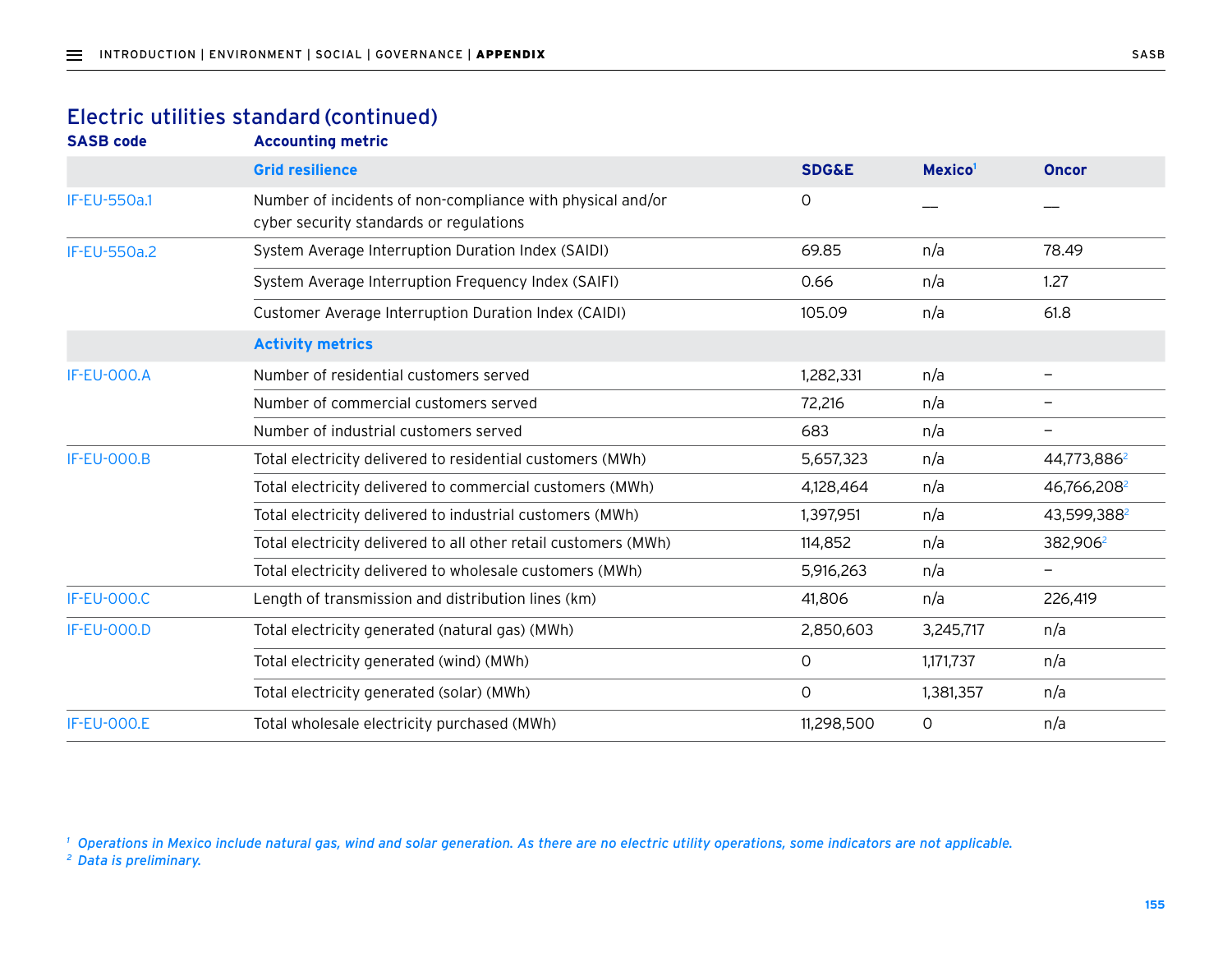### Oil and gas midstream standard

| <b>Accounting metric</b>                                                                                                                                                 |                              |
|--------------------------------------------------------------------------------------------------------------------------------------------------------------------------|------------------------------|
| <b>GHG emissions</b>                                                                                                                                                     | <b>Mexico</b>                |
| Gross global scope 1 emissions (metric tons CO <sub>2</sub> e)                                                                                                           | 582,146                      |
| Percentage covered under emissions-reporting regulations                                                                                                                 | 100%                         |
| Percentage of gross global scope 1 emissions from methane                                                                                                                | 1%                           |
| Discussion of long-term and short-term strategy or plan to manage Scope 1 emissions,<br>emissions reduction targets and an analysis of performance against those targets | <b>Sustainability report</b> |
| <b>Air quality</b>                                                                                                                                                       |                              |
| $NOx$ (metric tons)                                                                                                                                                      | 631                          |
| $SO2$ (metric tons)                                                                                                                                                      | 3.6                          |
| Particulate matter (metric tons)                                                                                                                                         | 34.5                         |
| Lead (metric tons)                                                                                                                                                       | 0                            |
| Mercury (metric tons)                                                                                                                                                    | 0                            |
| <b>Ecological impacts</b>                                                                                                                                                |                              |
| Description of environmental management policies and practices for active operations                                                                                     | <b>Sustainability report</b> |
| Percentage of land owned, leased and/or operated within areas<br>of protected conservation status or endangered species habitat                                          | 8%                           |
| Terrestrial acreage disturbed                                                                                                                                            | 1,631                        |
| Percentage of impacted area restored                                                                                                                                     | 0%                           |
| Number and aggregate volume of hydrocarbon spills                                                                                                                        | $\circ$                      |
|                                                                                                                                                                          |                              |